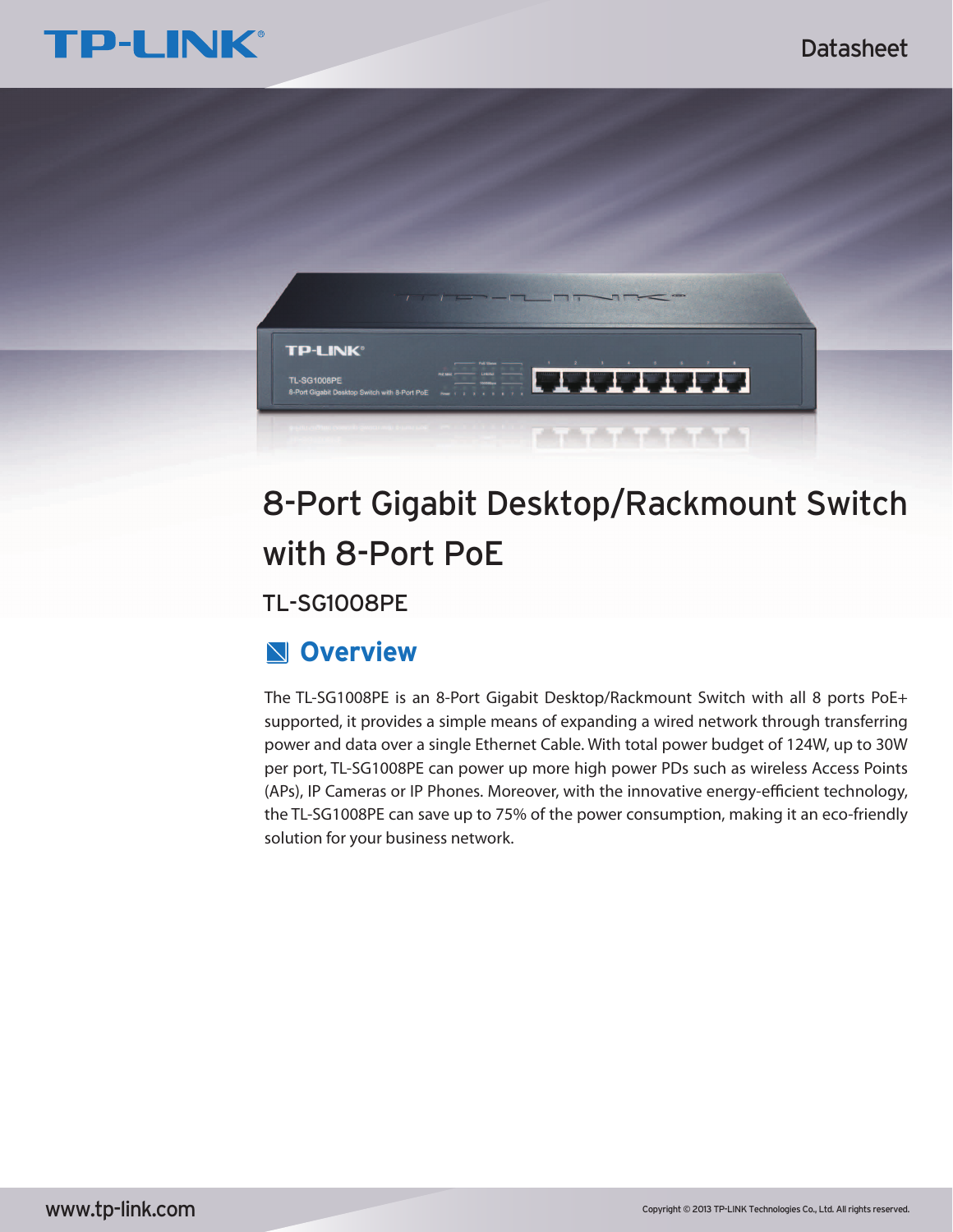# **TP-LINK®**

## Datasheet

### **Power Over Ethernet**

- IEEE802.3af standard
- IEEE802.3at standard
- Supports PoE+ power up to 30W for each PoE+ port
- Supports PoE+ power up to 124W for all PoE+ ports
- Supports Priority function to protect the system when the system power is overloaded

#### **High Performance**

- **Auto-MDI/MDIX**
- Auto-negotiation
- **Store and forward**
- $\blacksquare$  IEEE 802.3x flow control for

Full-duplex Mode

**Backpressure for Half-duplex** 

Mode

■ 8k MAC address auto-learning

and auto-aging

#### **Easy to use**

**Plug and Play design** 



- Details:http://www.tp-link.com/ support/Localesupport.asp
- German/Austrian/Swiss users are not included



# **8-Port Gigabit Desktop/Rackmount Switch with 8-Port PoE**

TL-SG1008PE

## **Power Over Ethernet**

All 8 Auto-Negotiation RJ45 ports of the switch support Power over Ethernet Plus(PoE+) function. These PoE+ ports can automatically detect and supply power with those IEEE 802.3af/at compliant Powered Devices (PDs).

## **-** Overload Arrangement

TL-SG1008PE has the priority function which will help protect the system when the system power is overloaded. If all PoE PDs power consumption is  $>= 124W$ , a priority will be arranged among the PoE+ ports, then the system will cut off the power of the lowest-priority port.

## **-** Port Priority Function

Priority (port 1>port 2>port 3>port 4>port 5>port 6>port 7>port 8): This function will help protect the system if the system power becomes overloaded. For example, Port 1, 2, 4 and 7 are using 30w (maximum power per port is 30W), the system power is 120w in total (PoE+ max LED is red ). If there is an additional PD inserted to Port 3 with 25w then the system will cut off Port 7 to protect the system, this means Port 1, 2 and 4 will use 30w, and Port3 will use 25w, and no power will be supplied to Port 7.

## **Easy To Use**

TL-SG1008PE is easy to install and use. It requires no configuration and installation. With desktop/Rackmount design, outstanding performance and quality, the TP-LINK TL-SG1008PE 8-Port Gigabit Desktop/Rackmount Switch with 8-Port PoE is a great selection for expanding your home or office network.